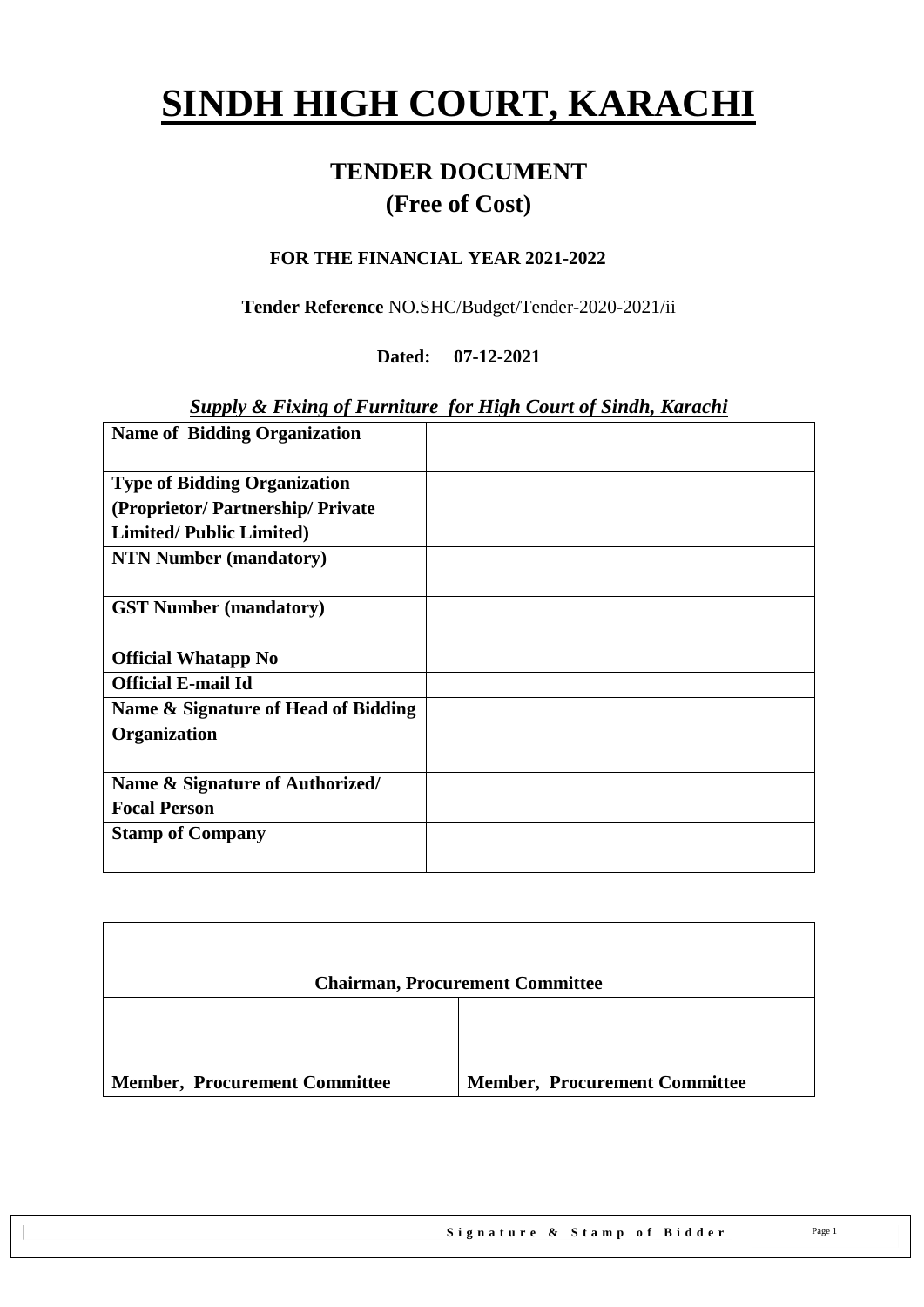# **Contents**

| 5. |  |
|----|--|
|    |  |
| 7. |  |
|    |  |
|    |  |
|    |  |
|    |  |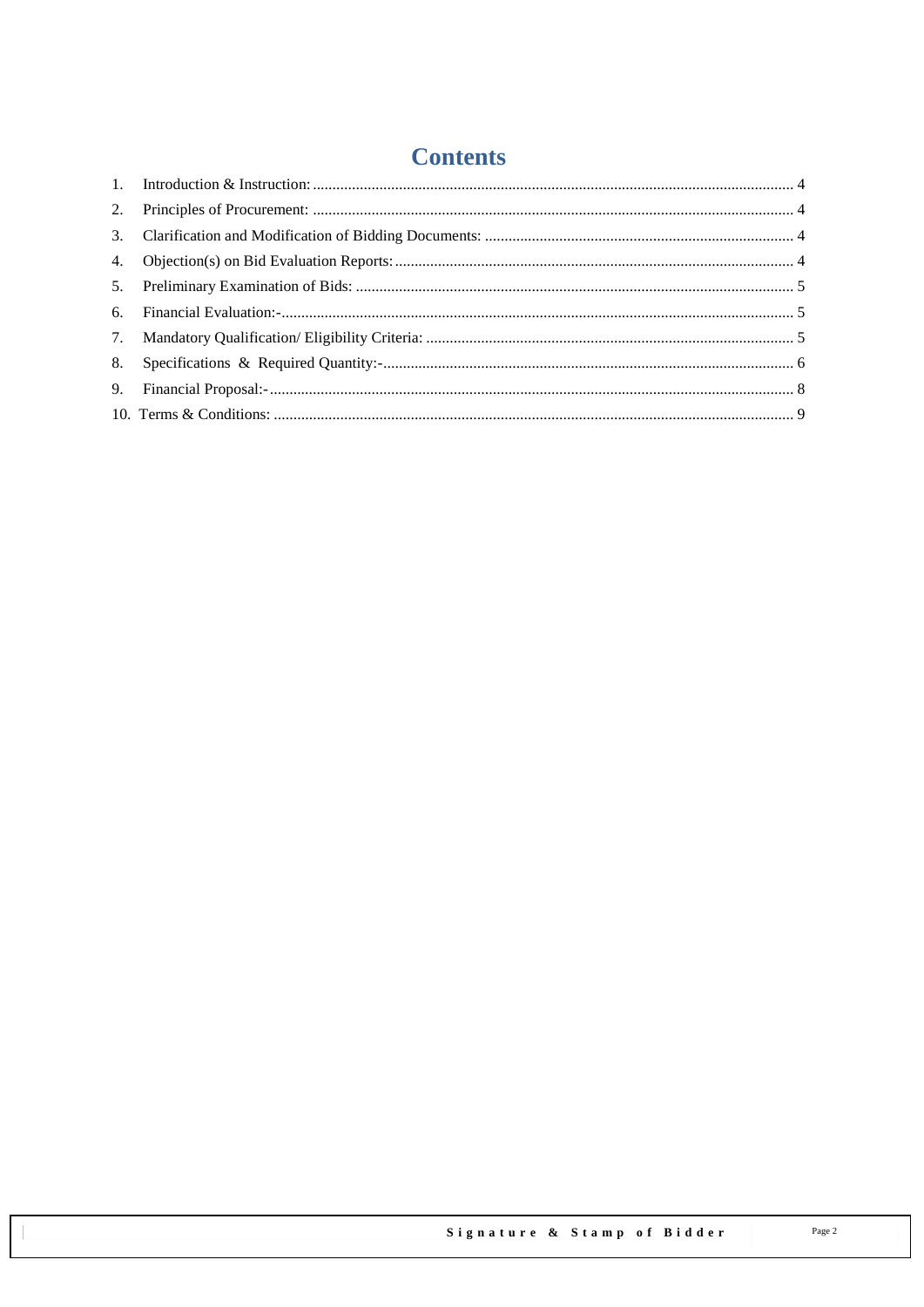Tender Reference No. \_\_\_\_\_\_\_\_\_\_\_\_\_ Dated\_\_\_-\_\_\_\_\_-2021

**To,** 

**The Learned Registrar, Sindh High Court, Karachi.**

Respected Sir,

We, the undersigned, offer to provide our services for **"Supply & fixing of furniture for High Court of Sindh, Karachi"**, as a Bid, sealed in an envelope. **Mr.** holding **CNIC No.** has been authorized to attend the Bid Meetings on behalf of our organization.

We understand that Sindh High Court is not bound to accept any Proposal you receive and reserves the right to accept or reject any offer and to annul the bidding process and reject all proposals without assigning any reason or having to owe any explanation whatsoever.

The decision of Purchase Committee shall be final and cannot be challenged on any ground at any forum and the Purchase Committee will not be liable for any loss or damage to any party acting in reliance thereon. Sincerely,

**Name: Designation: Name of Company Dated:**

*\*No need to print this on company letter head.*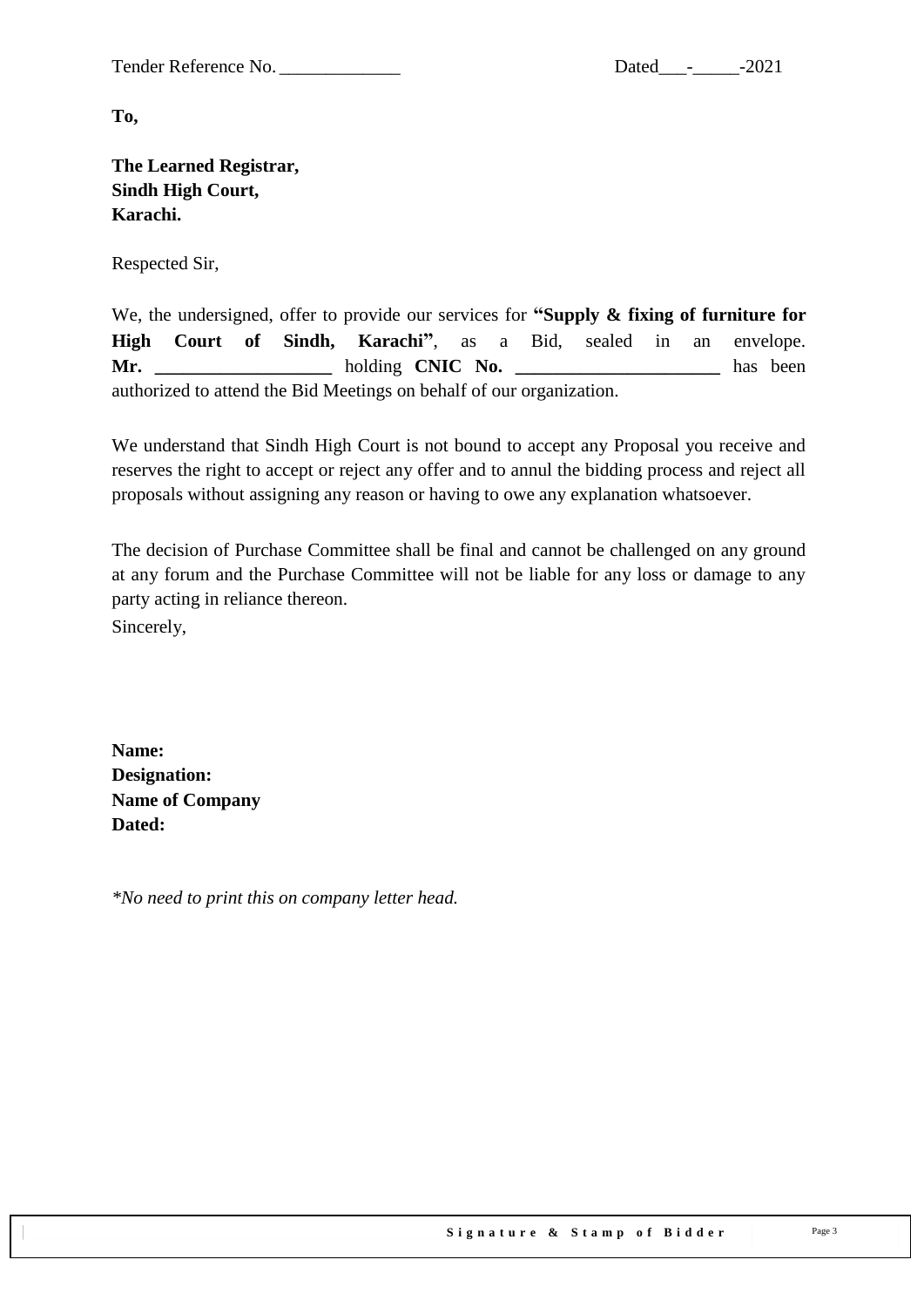#### <span id="page-3-0"></span>**1. Introduction & Instruction:**

The SINDH HIGH COURT (SHC) is the highest judicial institution of the province of [Sindh.](https://en.wikipedia.org/wiki/Sindh) We are interested to purchase items, as mentioned in tender document, from your esteemed firm / agency in transparent manner. SHC reserves the right to increase/ decrease the quantities as per requirement in the light of availability of funds, as per rules.

| <b>Description</b>               |               | Date $\&$ time of Date $\&$ time |               |               |
|----------------------------------|---------------|----------------------------------|---------------|---------------|
|                                  |               | <b>Submission of Bids</b>        | of Opening of |               |
|                                  |               |                                  | <b>Bids</b>   |               |
| Supply and fixing of furniture:- | On            | or before $ On$                  |               | $23^{\rm rd}$ |
|                                  | $23^{\rm rd}$ | December, December,              |               |               |
|                                  |               | 2021 at 10:30 a.m. 2021          |               | at            |
|                                  |               |                                  | $11:00$ a.m.  |               |

<span id="page-3-1"></span>Please be informed that in case of public holiday/ unforeseen events, tender will be opened on the next working day.

#### **2. Principles of Procurement:**

 Sindh High Court believes in fair, open, transparent and corruption free tender process. It is ensured that procurements are conducted in a *fair and transparent manner* and the object of procurement brings value for money to our organization. Hence, bidders are directed to provide soft  $\&$  hard copies of all required documents as mentioned in "Eligibility" Criteria". We strictly follow "No Gift Policy" and do not favor any bidder. Any influence for winning the tender will disqualify the bidder from the tender process and bidder may be black listed for the life time subject to rules.

#### <span id="page-3-2"></span>**3. Clarification and Modification of Bidding Documents:**

Bidding Document has been prepared as per rules. Clarifications (if any) for contents of bidding documents may be sent to the Procurement Committee comprising D.G (F&A), D.R (Accounts) and Accounts Officer, A.G Sindh through Registrar, High Court in writing, at least five calendar days prior to the date of opening of bid. Clarification in response to a query shall be uploaded on the official website of Sindh High Court. All bidders are advised to visit the website of Sindh High Court for keeping them updated.

#### <span id="page-3-3"></span>**4. Objection(s) on Bid Evaluation Reports:**

 Bid Receiving Time Sheet, Bid Attendance Sheet, Eligibility Criteria Report, Technical Bid Evaluation Report and Financial Bid Evaluation Report shall be uploaded on the official website of High Court of Sindh. Objection(s) if any should be submitted within THREE (03) working days of uploading of reports. Thereafter, no objection shall be entertained.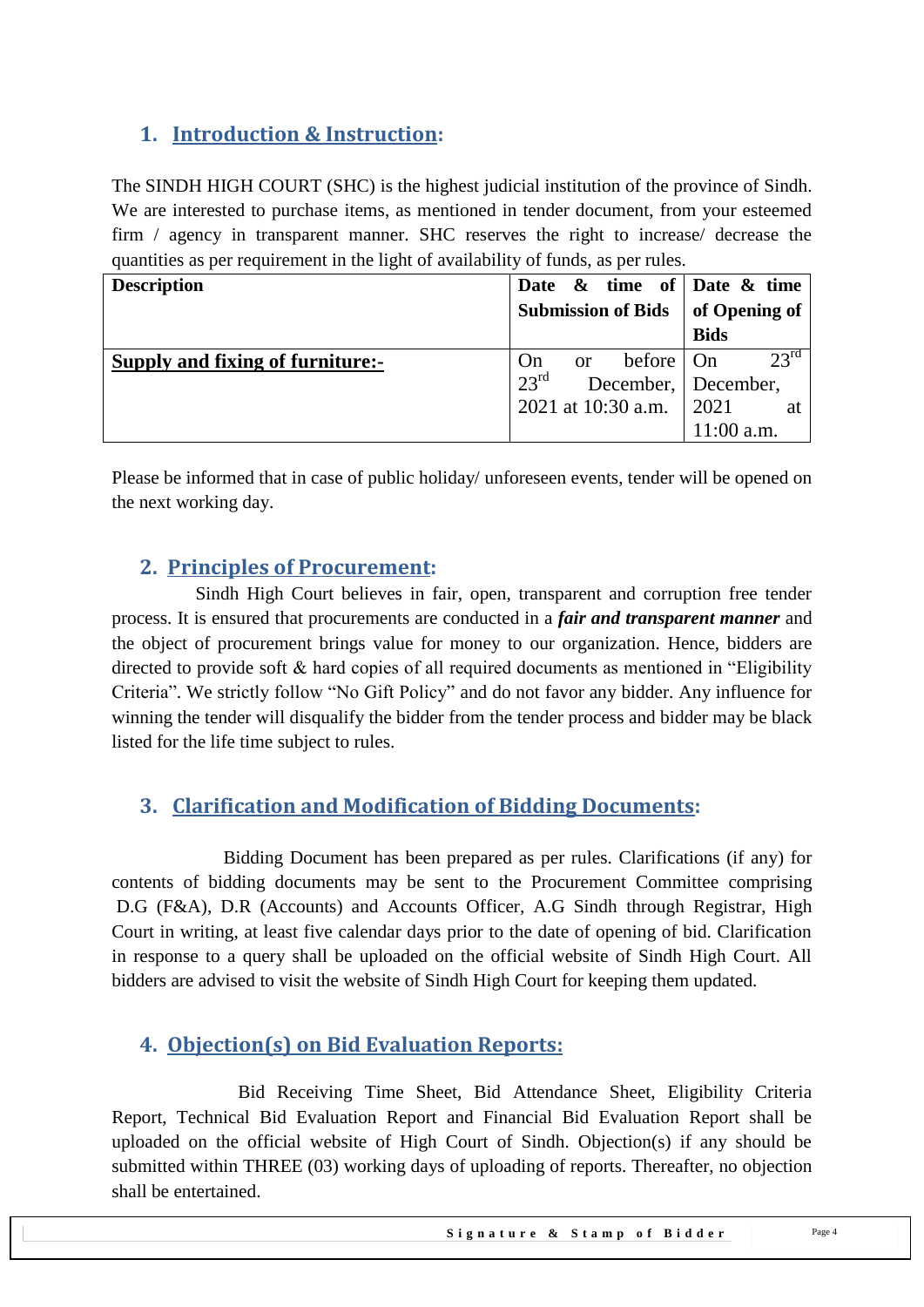#### <span id="page-4-0"></span>**5. Preliminary Examination of Bids:**

 Procurement Committee shall examine the bids to confirm that all required documents and specifications/ technical documentation requested in bidding documents have been provided, and to determine the completeness of each document submitted. If any of the required documents or information is missing, the bid shall be rejected. Further, Sindh High Court shall examine the Bid to confirm that all terms and conditions specified in the bidding documents have been accepted by the Bidder without any material deviation or reservation.

#### <span id="page-4-1"></span>**6. Financial Evaluation:-**

 Financial Evaluation of eligibility/technical qualified Bid (s) shall be done **on item wise basis**, as mentioned in financial proposal. All government taxes shall be applicable as per rules. Tender may be awarded to the lowest bidder (s) subject to fulfillment of all the terms & conditions of bidding documents and specifications/ requirements of Sindh High Court as mentioned in bidding documents and as per rules.

#### <span id="page-4-2"></span>**7. Mandatory Qualification/ Eligibility Criteria:**

 Hard Copies (print out) of following documents are mandatory. The bids disqualified / not responsive to the Mandatory Qualification Criteria as mentioned below shall not be eligible for further Evaluation.

| S#             | <b>Eligibility Criteria</b>                                          | <b>Flagged</b> |
|----------------|----------------------------------------------------------------------|----------------|
|                | Complete filled, signed & stamped Tender Document.                   | A              |
| 2              | Valid General Sales Tax (GST-FBR) Registration with Active Tax       | B              |
|                | Payer Status on FBR website                                          |                |
| $\mathcal{R}$  | Valid Income Tax (FBR) Registration with Active Tax Payer Status     | $\mathbf C$    |
|                | on FBR website                                                       |                |
|                | Bidder should be manufacture of furniture or authorized by the       |                |
|                | manufacturer. (Document proofs of workshops/factory are required)    |                |
| $\overline{5}$ | Copies of at least THREE (03) Purchase Orders along with work        | E              |
|                | completion certificate/ delivery challan of the relevant item during |                |
|                | the last three years.                                                |                |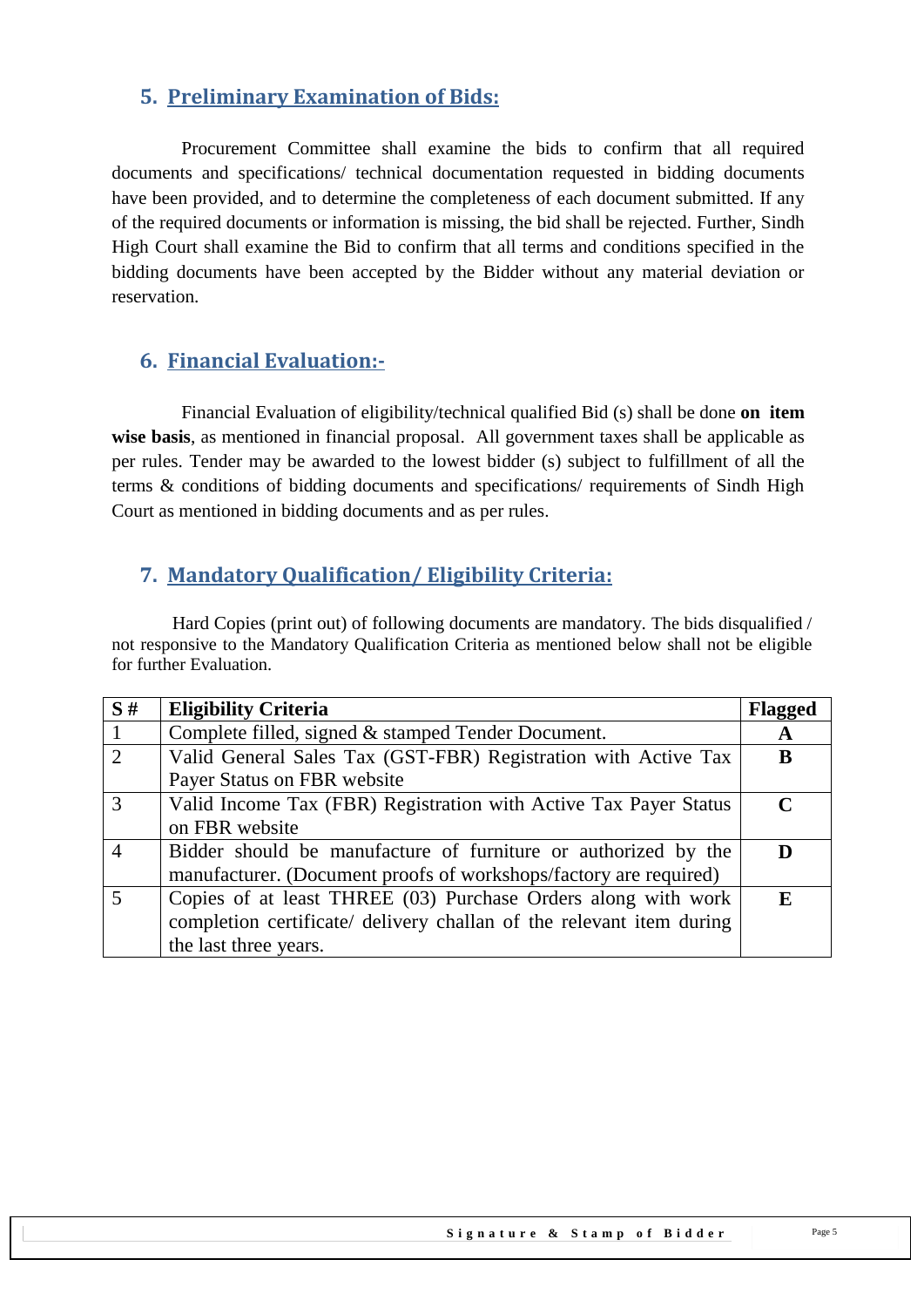| 6              | Affidavit on stamp paper of Rs. 100/- duly notarized to the effect       | F       |
|----------------|--------------------------------------------------------------------------|---------|
|                | that:                                                                    |         |
|                | $\mathbf{i}$ .<br>The bidder is neither blacklisted nor suspended by any |         |
|                | National / International, including Provincial and Federal               |         |
|                | Government                                                               |         |
|                | ii.<br>Any director or owner of the bidding company is not awarded       |         |
|                | any punishment from any Court of Law.                                    |         |
|                | iii.<br>Bidder has submitted the correct and complete information        |         |
|                | along with the bid/offer. If any document / information is               |         |
|                | found forged / engineered / fake / bogus at any stage, the               |         |
|                | bidder may be declared as Blacklisted in accordance with law             |         |
|                | and the performance guarantee and payment, if any may be                 |         |
|                | forfeited.                                                               |         |
| $\overline{7}$ | Average annual turnover in preceding 3 financial years should not be     | G       |
|                | less than Rs. 2 million demonstrated through income tax returns /        |         |
|                | Audited statement of Accounts.                                           |         |
| 8              | Technical Bid / Proposal on Bidder's Letterhead duly signed and          | $\bf H$ |
|                | stamped along with the required brochure/ picture/ technical data etc.   |         |

# <span id="page-5-0"></span>**8. Specifications & Required Quantity:-**

| <b>Item</b>    | <b>Description</b>                                                            |                             |
|----------------|-------------------------------------------------------------------------------|-----------------------------|
| #              |                                                                               | <b>Required</b><br>quantity |
| $\mathbf{1}$   | <b>BOOK SHELVES FOR THE CHAMBERS OF THE HON'BLE</b>                           | 05                          |
|                | <b>JUDGES:-</b>                                                               |                             |
|                | Size 78 inch x 44 inch x 16 inch, wooden Sheesham Shelves, veneer             |                             |
|                | board, five Shelves, support of each shelves 1.5 x 1 inch, , four Pillars (3) |                             |
|                | x 3 inch), guarantee for termite free wood, graphics $\&$ design as per       |                             |
|                | sample.                                                                       |                             |
| $\overline{2}$ | <b>ALMIRAH (WOODEN) FOR THE</b><br><b>CHAMBERS</b><br>OF<br>THE               | 04                          |
|                | <b>HON'BLE JUDGES:-</b> Size: 7'x4'x22", Lapping Burma theek, theek           |                             |
|                | veneer with theek polish, one side hanging with one shelve and other side     |                             |
|                | five shelves folding, imported Metallic lock, guarantee for termite free      |                             |
|                | wood, design as per sample.                                                   |                             |
| 3              | <b>HIGH BACK EXECUTIVE CHAIRS FOR OFFICERS:- Upholstered</b>                  | 09                          |
|                | with Molty foam & Leatherette on both back and seat, 4 inch thick foam,       |                             |
|                | Imported Base Hydraulic System, five $(05)$ wheels, revolving & reclining     |                             |
|                | mechanism, double machine adjustable, as per sample.                          |                             |
| $\overline{4}$ | <b>LOW BACK REVOLVING CHAIRS FOR STAFF: Upholstered with</b>                  | 25                          |
|                | Molty foam & Leatherette on both back and seat, 4 inch thick foam,            |                             |
|                | Imported Base Hydraulic System, five $(05)$ wheels, revolving & reclining     |                             |
|                | mechanism, double machine adjustable, as per sample                           |                             |
| 5              | VISITOR CHAIRS (CAN<br><b>KNITTING</b> )<br><b>WOODEN</b><br><b>FOR</b>       | 16                          |
|                | <b>BRANCHES:</b> Shesham wood with best quality polish finish, Master         |                             |
|                | Size with full support of back, Seat Can Knitting, as per sample.             |                             |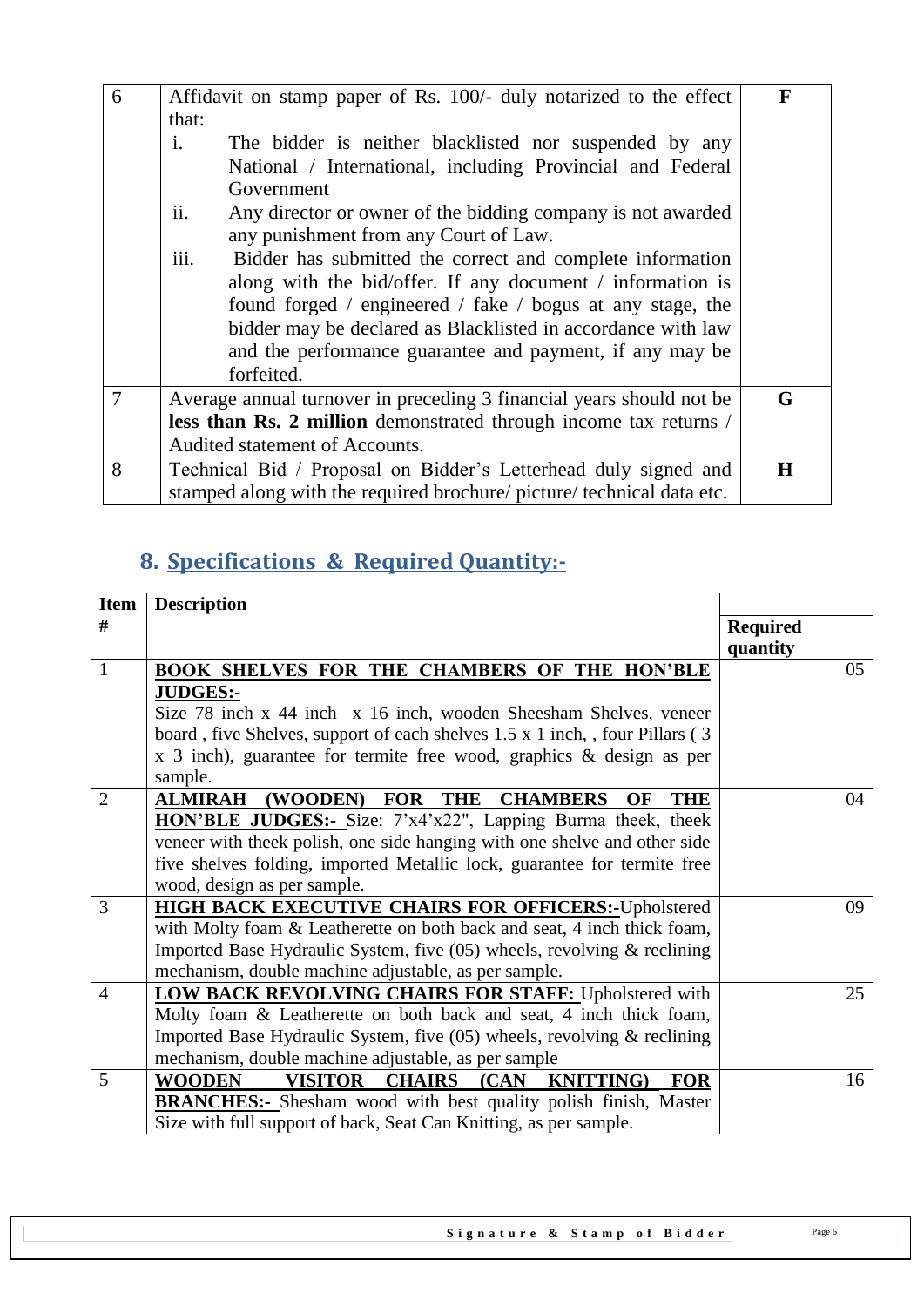| -6 | <b>ALMIRAH (IRON) FOR JUDICIAL BRANCHES:-</b>                                                     |  |
|----|---------------------------------------------------------------------------------------------------|--|
|    | Size: 72"x44"x18, Gauge: 20 -22 gauge, Weight: 55 to 65 kg, 05 box                                |  |
|    | supporting so that it may not bent due to heavy weight of case files,                             |  |
|    | imported Metallic lock, wooden color, as per sample.                                              |  |
|    | <b>IRON FILE CABINETS FOR OFFICERS:</b> Size: 54"x24"x18" 22                                      |  |
|    | gauge with wooden color, weight: 45 to 48 kg, four Drawers with separate                          |  |
|    | handle & lock for each drawer, as per sample.                                                     |  |
| 8  | <b>IRON TROLLIES FOR JUDICIAL BRANCHES:-</b>                                                      |  |
|    | $H4''$ x W 42" x D 20", designed for carrying heavy case files of                                 |  |
|    | up to 500 kg, material 1 x 1 square pipe $\frac{3}{4}$ x $\frac{3}{4}$ , floor pipe 2" x 1" in 18 |  |
|    | gauge with 16 gauge base plate, 2 doors with handle lock, fully powder                            |  |
|    | coating, 5" four wheels, as per sample.                                                           |  |

|                                      | <b>Chairman, Procurement Committee</b> |
|--------------------------------------|----------------------------------------|
| <b>Member, Procurement Committee</b> | <b>Member, Procurement Committee</b>   |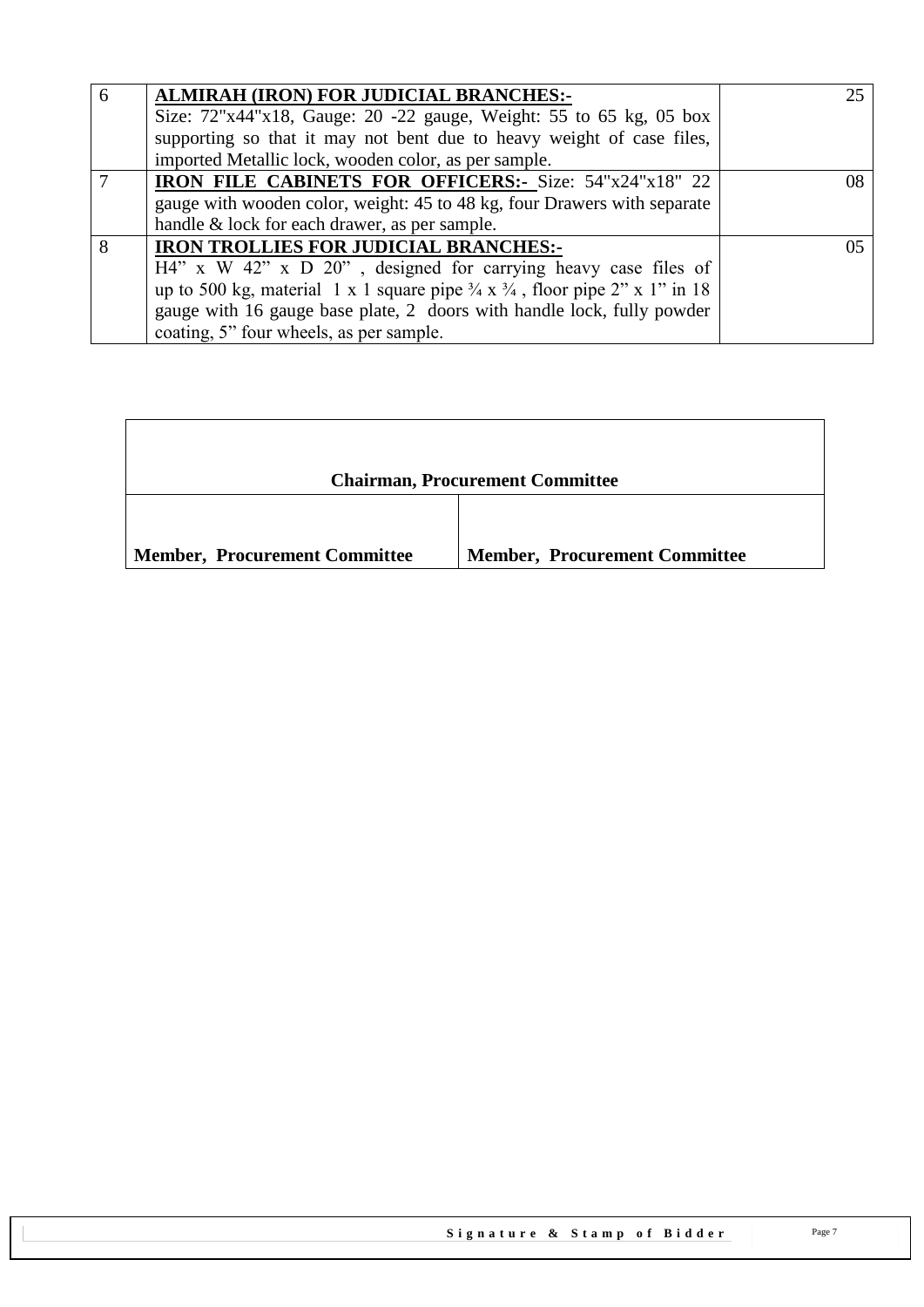### <span id="page-7-0"></span>**9. Financial Proposal:-**

- a) Rates must be quoted in Pakistani Currency.
- b) Rates must be inclusive of transportation/ installation and all other charges if any.
- c) Tender shall be awarded on item wise basis.
- d) All Government taxes shall be applicable as per rules and the same shall be deducted by the Office of A.G Sindh and its decision shall be final.
- e) No request for change in price shall be considered under any circumstances due to fluctuation in dollar prices or any other factor affecting the prices.

| S              | <b>Description</b>                                                                                              |                       |
|----------------|-----------------------------------------------------------------------------------------------------------------|-----------------------|
| #              |                                                                                                                 | <b>Unit Rate with</b> |
|                |                                                                                                                 | all taxes,            |
|                |                                                                                                                 | transportation        |
|                |                                                                                                                 | etc. Rs               |
| $\mathbf{1}$   | <b>BOOK SHELVES FOR THE CHAMBERS OF THE HON'BLE JUDGES:-</b>                                                    |                       |
|                | Size 78 inch x 44 inch x 16 inch, wooden Sheesham Shelves, veneer board, five                                   |                       |
|                | Shelves, support of each shelves $1.5 \times 1$ inch, , four Pillars ( $3 \times 3$ inch), guarantee for        |                       |
|                | termite free wood, graphics & design as per sample.                                                             |                       |
| $\overline{2}$ | ALMIRAH (WOODEN) FOR THE CHAMBERS OF THE HON'BLE JUDGES:-                                                       |                       |
|                | Size: 7'x4'x22", Lapping Burma theek, theek veneer with theek polish, one side                                  |                       |
|                | hanging with one shelve and other side five shelves folding, imported Metallic lock,                            |                       |
|                | guarantee for termite free wood, design as per sample.                                                          |                       |
| 3              | <b>HIGH BACK EXECUTIVE CHAIRS FOR OFFICERS:-</b> Upholstered with Molty                                         |                       |
|                | foam & Leatherette on both back and seat, 4 inch thick foam, Imported Base Hydraulic                            |                       |
|                | System, five $(05)$ wheels, revolving $\&$ reclining mechanism, double machine adjustable,                      |                       |
|                | as per sample.                                                                                                  |                       |
| $\overline{4}$ | LOW BACK REVOLVING CHAIRS FOR STAFF: Upholstered with Molty foam                                                |                       |
|                | & Leatherette on both back and seat, 4 inch thick foam, Imported Base Hydraulic                                 |                       |
|                | System, five $(05)$ wheels, revolving $\&$ reclining mechanism, double machine adjustable,                      |                       |
|                | as per sample                                                                                                   |                       |
| 5              | WOODEN VISITOR CHAIRS (CAN KNITTING) FOR BRANCHES: - Shesham                                                    |                       |
|                | wood with best quality polish finish, Master Size with full support of back, Seat Can                           |                       |
|                | Knitting, as per sample.                                                                                        |                       |
| 6              | ALMIRAH (IRON) FOR JUDICIAL BRANCHES:-                                                                          |                       |
|                | Size: 72"x44"x18, Gauge: 20 -22 gauge, Weight: 55 to 65 kg, 05 box supporting so that                           |                       |
|                | it may not bent due to heavy weight of case files, imported Metallic lock, wooden color,                        |                       |
|                | as per sample.                                                                                                  |                       |
| $\overline{7}$ | <b>IRON FILE CABINETS FOR OFFICERS:</b> - Size: 54"x24"x18" 22 gauge with                                       |                       |
|                | wooden color, weight: 45 to 48 kg, four Drawers with separate handle & lock for each                            |                       |
|                | drawer, as per sample.                                                                                          |                       |
| 8              | <b>IRON TROLLIES FOR JUDICIAL BRANCHES:-</b>                                                                    |                       |
|                | $\overline{H4''}$ x W $\overline{42''}$ x D $\overline{20''}$ , designed for carrying heavy case files of       |                       |
|                | up to 500 kg, material 1 x 1 square pipe $\frac{3}{4}$ x $\frac{3}{4}$ , floor pipe 2" x 1" in 18 gauge with 16 |                       |
|                | gauge base plate, 2 doors with handle lock, fully powder coating, 5" four wheels, as per                        |                       |
|                | sample.                                                                                                         |                       |

|                                      | <b>Chairman, Procurement Committee</b> |
|--------------------------------------|----------------------------------------|
|                                      |                                        |
| <b>Member, Procurement Committee</b> | <b>Member, Procurement Committee</b>   |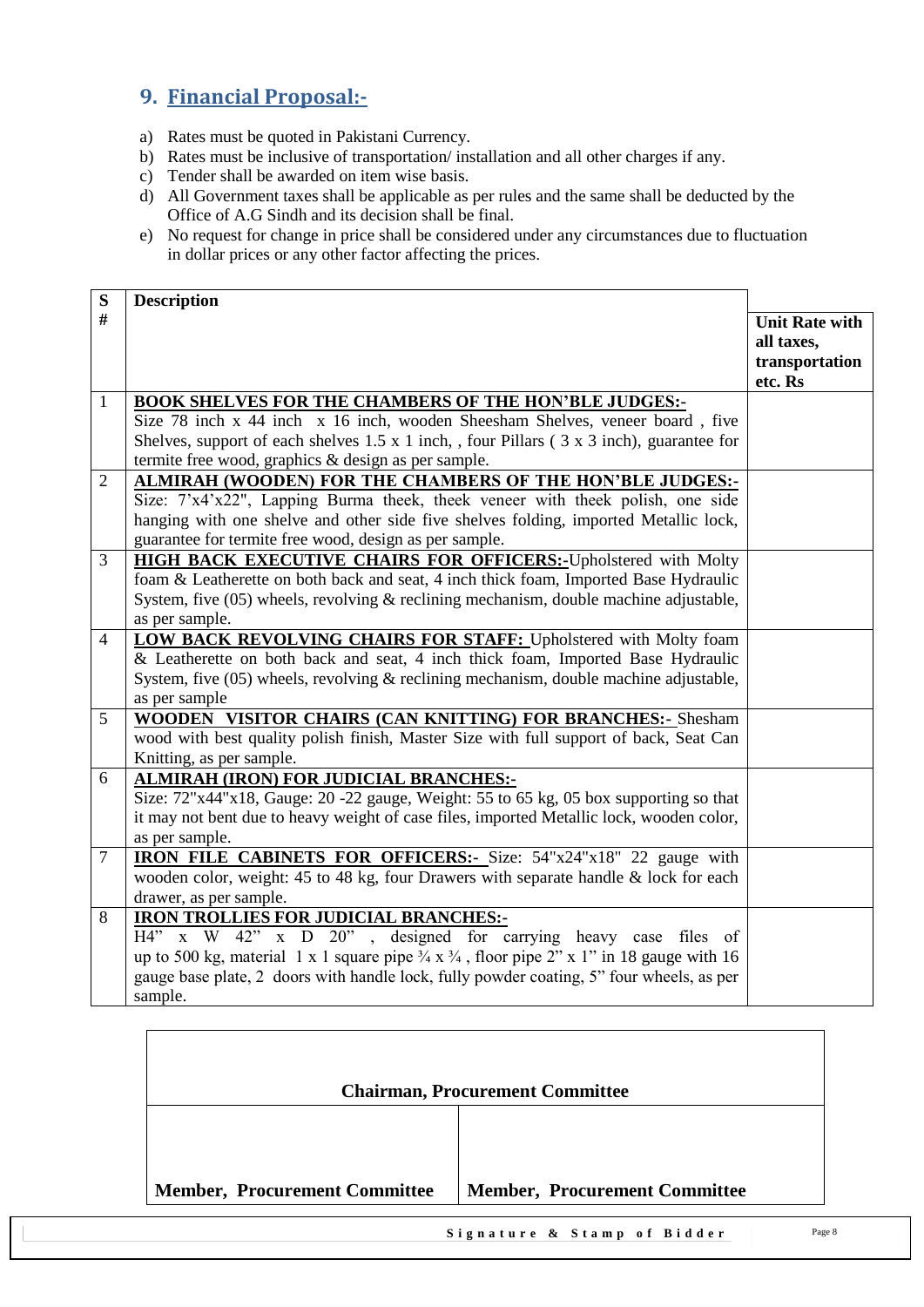#### <span id="page-8-0"></span>**10. Terms & Conditions:**

- 1. **Bidding Method**: *Single Stage-One Envelope method* will be adopted for bidding process as per SPPRA Rules.
- 2. **Qualification/ Eligibility:** Bidders are bound to submit soft and hard copies of all documents as mentioned in Eligibility Criteria Section, in order to establish their eligibility to participate in bid. In case of non-availability of either, soft or hard copy, bidder may be disqualified.
- 3. **Bid Security**: Bid Security of 1% of total quoted amount will be deposited along with Tender Document in shape of BID SECURITY FORM/ PAY ORDER/ BANK DRAFT as reflected in tender notice. Bid Security should favour Registrar, High Court of Sindh, Karachi. The bid security of unsuccessful bidder will be released by SHC after award of work or after expiry of bid validity period as per rules.
- 4. **Late Bids**: Sindh High Court shall not consider any bid that arrives after the deadline for submission of bids, as reflected in NIT. Any bid received after the deadline for submission of bids shall be declared late, rejected, and returned unopened to the Bidder.
- 5. **Responsive Bids**: A substantially responsive Bid is one that conforms to all the terms, conditions, and specifications of the Bidding Documents without material deviation, reservation, or omission. Non-responsive Bids shall not be considered. Bidders are advised in their own interest to prepare their bids as per format, requirements, terms & conditions, mentioned in bid documents. Bidders are also advised to submit soft and hard copies of all required documents along with their bids.
- 6. **Award of Contract**: Sindh High Court may award the Contract to the **qualified Bidder** whose offer has been determined to be the lowest bid and is substantially responsive to the Bidding Documents, provided further that the Bidder is determined to be qualified to perform the Contract satisfactorily.
- 7. **Notification/ Purchase Order for Award of Contract**: Prior to the expiration of the period of bid validity, Sindh High Court will notify the successful Bidder, in writing, that its Bid has been accepted. Until a formal Contract is prepared and executed, the purchase order/ notification of award shall constitute a binding Contract.
- 8. **Performance Security**: The bid security of successful bidder will be released after submission of Performance Security equal to **5% of total cost of contract**.
- 9. **Release of Performance Security**: Performance Security shall be released after successful delivery of goods and issuance of satisfactory certificate from the concerned officer.
- 10. **Validity Period:** The procurement contract will be awarded within bid **validity period i.e. 90 days** as per SPRRA Rules.
- 11. **Receiving/Acceptance of Purchase Order:** The vendor will sign the copy of the Purchase Order as acknowledgement. Copy of Purchase Order along with relevant documents must be submitted along with bill.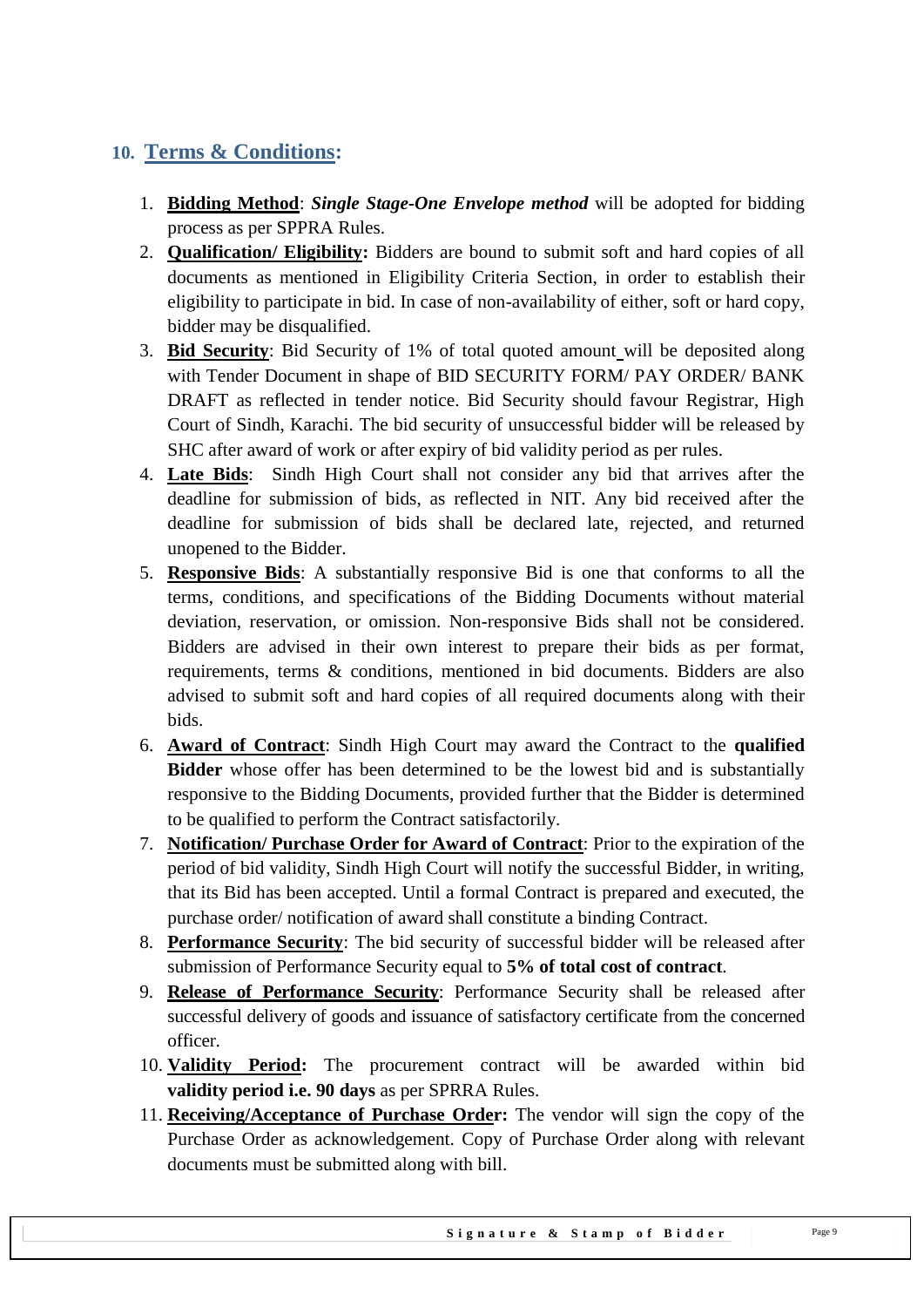- 12. **Delivery Mechanism**: Successful bidder shall deliver the goods within **thirty (30) calendar days** of issuance of Purchase Order. No request for extension in delivery date shall be considered.
- 13. **Delayed Delivery:** 1% penalty of the total amount will be imposed per day for which the company/firm/agency failed to deliver within the delivery/execution period.
- 14. **Inspection:** Physical inspection will be carried out by the Building Supervisor of this Court. Ordered material is subject to final inspection at the time of delivery.
- 15. **Quantity Delivered:** Competent Authority reserves the right to increase/decrease the quantity as per requirement and availability of funds, as per rules.
- 16. **Payment Term:** Payment shall not be made in advance before making delivery. Payment shall be issued by the office of A.G Sindh and cheque will be handed over to bidder (s) or his authorized representative (s).
- 17. **Condition of Goods**: All items must meet in all respects with the sample/specifications  $\&$  conditions of the Order and must be in good condition  $\&$ conform to the best industrial quality standards; otherwise they will be liable to be rejected as per rules.
- 18. **Rejection of Goods:** We reserve the right to cancel any or all the items if material is not in accordance with our specification or if the delivery is delayed.
- 19. **Disclosure of Confidential Script/Material:** All rights reserve with the SHC and no information either in written/electronic media/copying form should be disseminated without the permission of the authority.
- 20. **Resolution of Differences:** In case of any difference or dispute arises between the parties, the same shall be dealt with as per rules.
- 21. **Rules, Regulations & Policies:** All rules, regulations and policies will be governed in accordance to the SPPRA.
- 22. **Mistakes in Calculation:** The contractor/ supplier will be liable for any mistakes in calculation of price/ rate and amount and shall be liable to suffer the loss arises at any stage of contract, due to mistakes in calculation or tax rates.
- 23. **Government tax(es), levi(es) and charges(s)**: All Government taxes (including Income tax and stamp duty), levies and charges will be charged as per rules. Bidder should keep them updated regarding taxation issues in consultation with the relevant tax regulatory authorities.
- 24. **Stamp Duty**: Stamp duty will be levied as per rules. All matters of stamp duty shall be dealt with by the budget branch and A.G Sindh.
- 25. **Alternative Bids**: Alternative bids shall not be considered and complete tender shall be rejected being non-responsive.
- 26. **Cost of Bidding**: Tender documents can be downloaded free of cost. However, the Bidder shall bear all costs associated with the preparation and submission of its bid, and Sindh High Court shall not be responsible or liable for those costs, regardless of the conduct or outcome of the bidding process.
- 27. **Rights of Sindh High Court**: Sindh High Court reserves the right to accept or reject any bid, and to annul the bidding process and reject all bids at any time prior to contract award, without thereby incurring any liability to Bidders.
- 28. **Interest on Late Payments**: No interest shall be paid on late payment if cheque is received late from the Office of A.G Sindh. However, every effort shall be made for